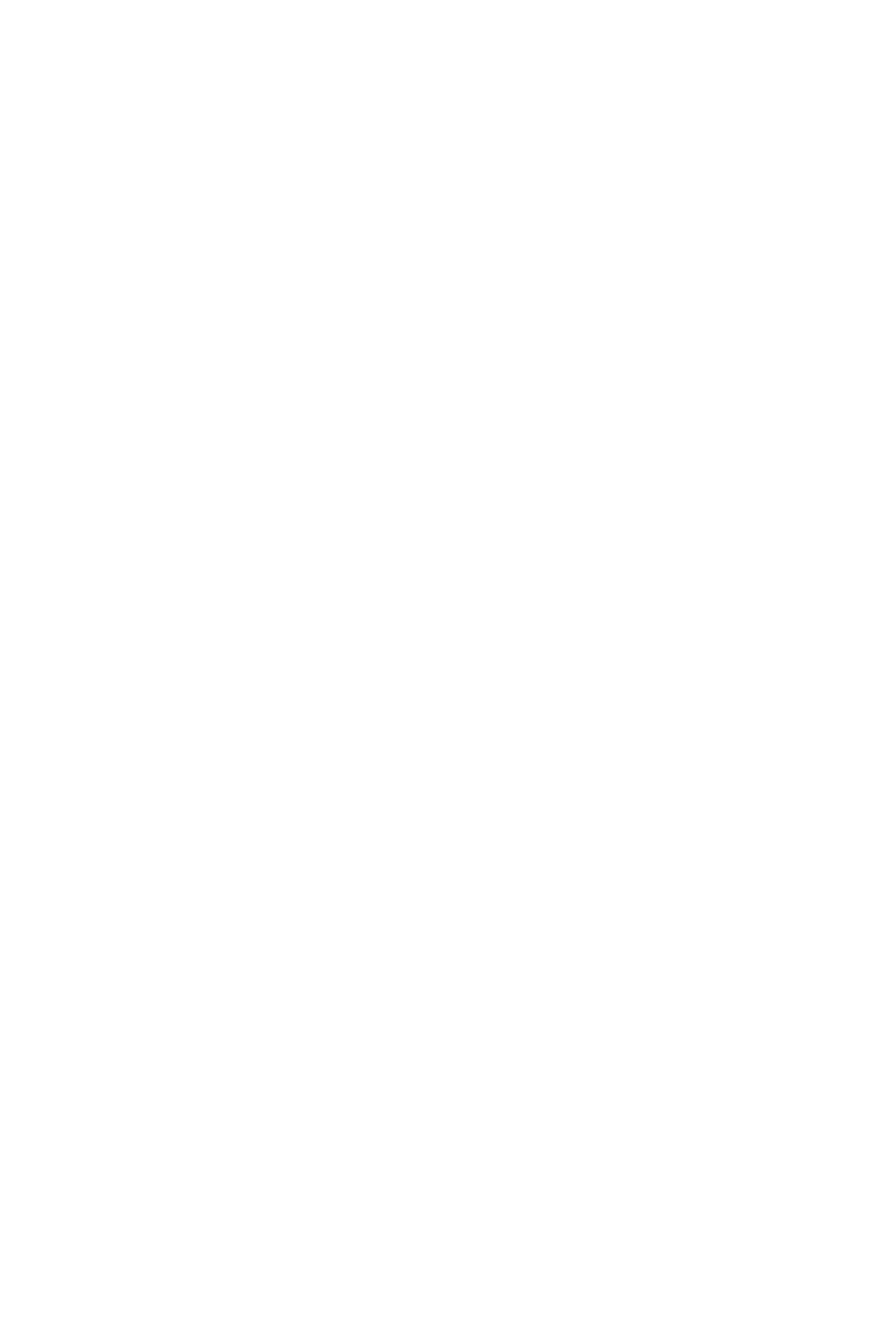## Reformed Confessions of the  $16<sup>th</sup>$  and  $17<sup>th</sup>$  Centuries in English Translation: Volume 4, 1600–1693

Compiled with Introductions by James T. Dennison Jr.



**REFORMATION HERITAGE BOOKS** Grand Rapids, Michigan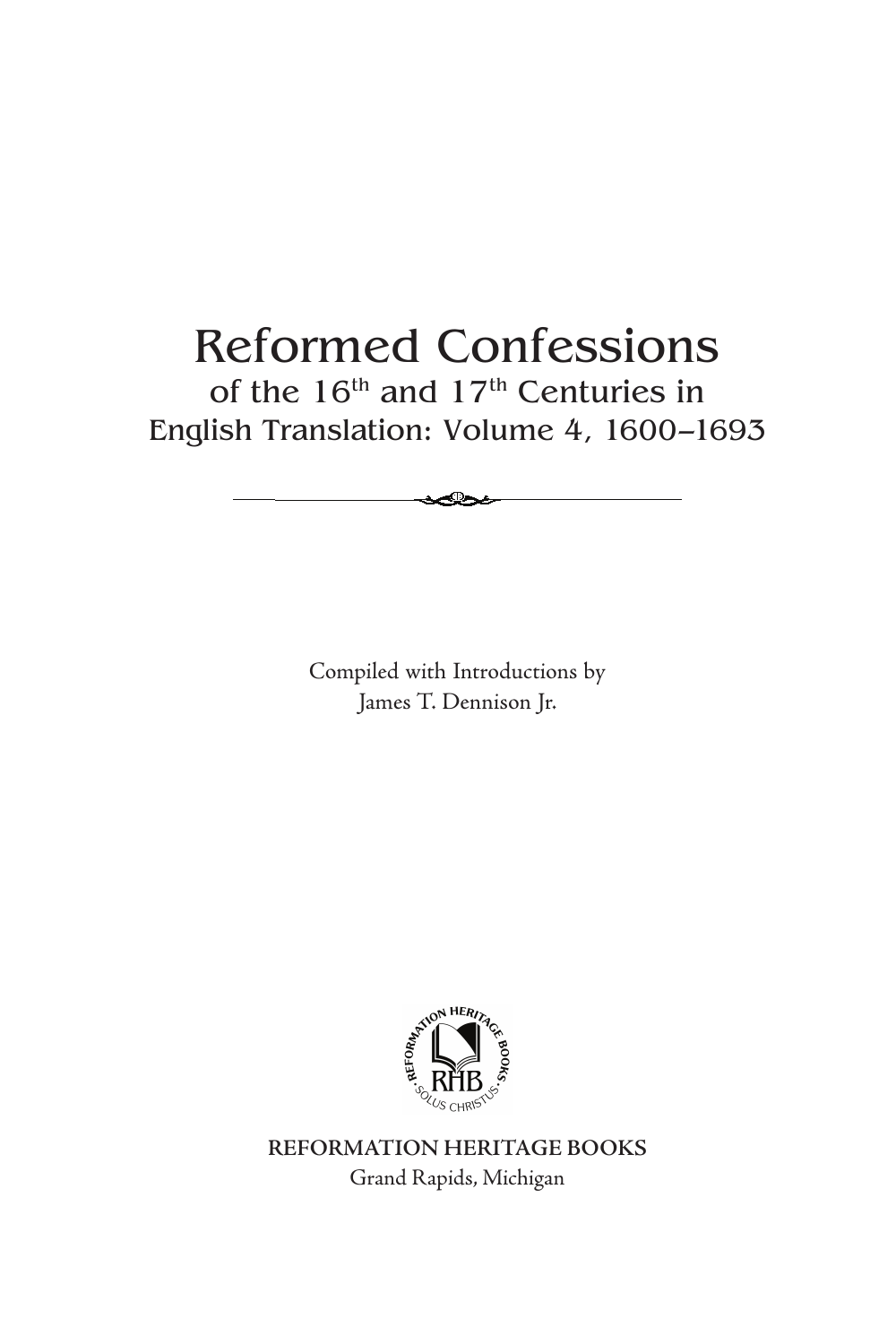*Reformed Confessions of the 16th and 17th Centuries in English Translation: Volume 4, 1600–1693* © 2014 by James T. Dennison Jr.

Published by **Reformation Heritage Books** 2965 Leonard St. NE Grand Rapids, MI 49525 616-977-0889 / Fax 616-285-3246 e-mail: orders@heritagebooks.org website: www.heritagebooks.org

Library of Congress Cataloging-in-Publication Data

Reformed confessions of the 16th and 17th centuries in English translation : volume 1, 1523-1552 / compiled with introductions by James T. Dennison. p. cm. Includes bibliographical references. ISBN 978-1-60178-044-7 (hardcover : alk. paper) 1. Reformed Church—Creeds. I. Dennison, James T., 1943- BX9428.A1R445 2008 238'.4209031—dc22

2008039005

*For additional Reformed literature, request a free book list from Reformation Heritage Books at the above address.*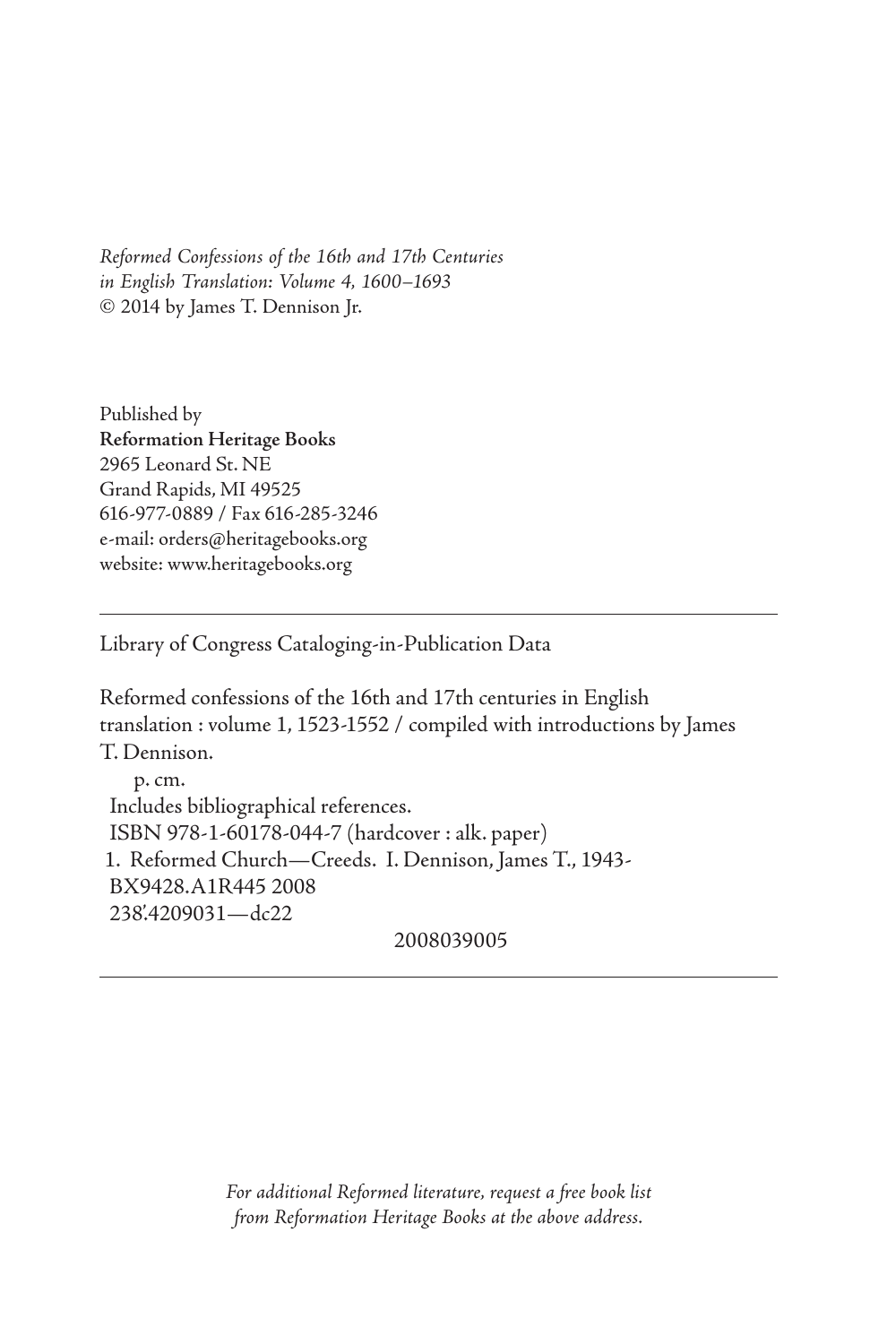### **TABLE OF CONTENTS**

|  | 92. The Points of Difference (1603)                          | 1   |
|--|--------------------------------------------------------------|-----|
|  | 93. Waldensian Confession (1603)                             | 5   |
|  | 94. Confession of the Synod of Cassel (1607)                 | 8   |
|  |                                                              | 15  |
|  | 96. Confession of the Heidelberg Theologians (1607)          | 27  |
|  |                                                              | 41  |
|  | 98. The Counter Remonstrance (1611)                          | 45  |
|  | 99. The Bentheim Confession (1613)                           | 49  |
|  | 100. Confession of the Evangelical Church of Germany (1614)  | 55  |
|  | 101. The Confession of John Sigismund (1614)                 | 75  |
|  |                                                              | 88  |
|  |                                                              | 108 |
|  | 104. Seven Articles of the Church of Leiden (1617) 117       |     |
|  |                                                              |     |
|  | 106. The Confession of Cyril Lukaris (1629) 154              |     |
|  |                                                              |     |
|  | 108. The London Baptist Confession (1644)  182               |     |
|  | 109. Brief Confession of the Westminster Assembly (1645) 200 |     |
|  |                                                              |     |
|  | 111. The Westminster Confession of Faith (1646) 231          |     |
|  |                                                              |     |
|  | 113. Benjamin Cox's Baptist Appendix (1646)  290             |     |
|  | 114. Westminster Larger Catechism (1647) 299                 |     |
|  | 115. Westminster Shorter Catechism (1647) 353                |     |
|  |                                                              |     |
|  |                                                              |     |
|  | 118. The Principles of Faith (1652)  423                     |     |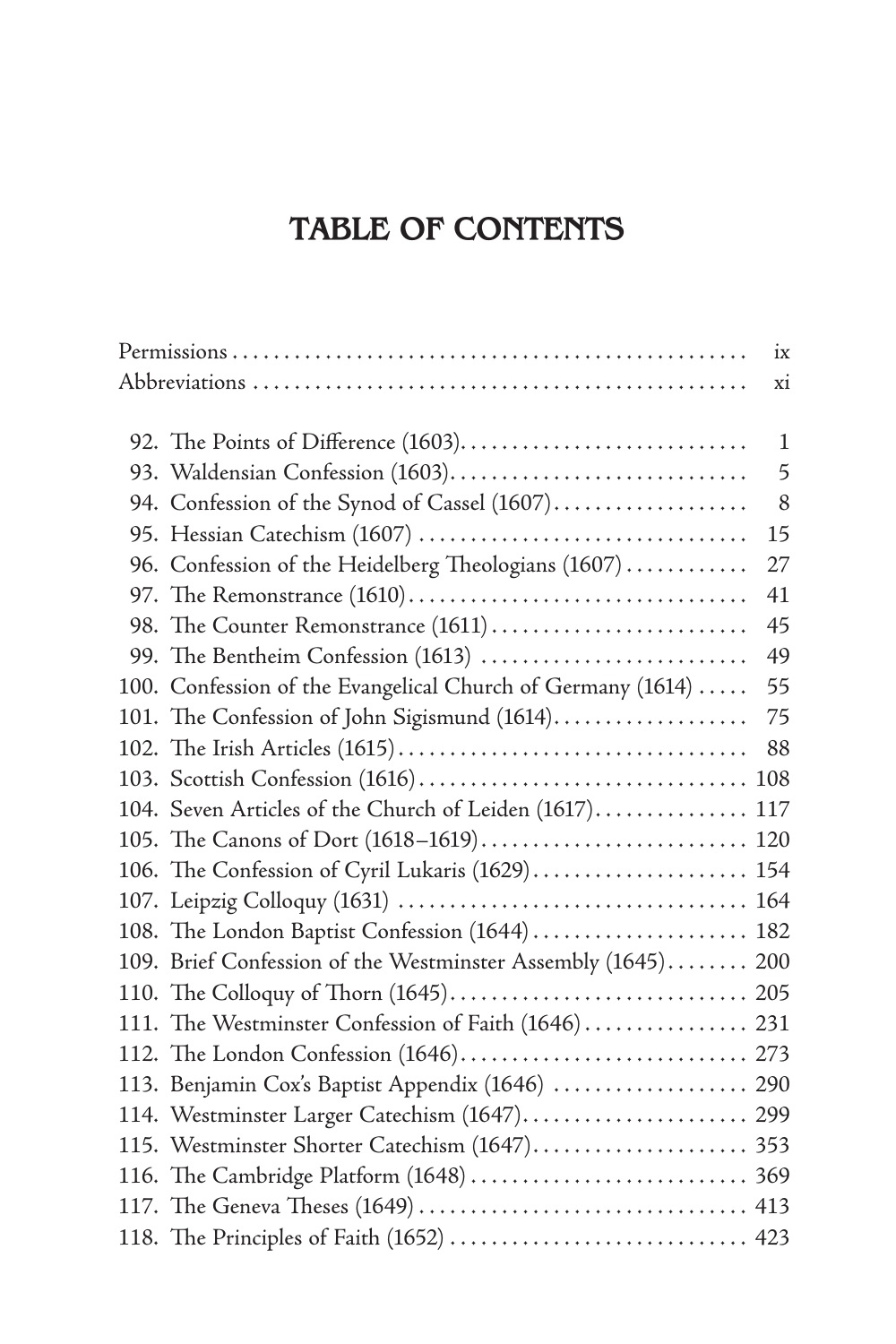#### viii **16<sup>TH</sup> & 17<sup>TH</sup> CENTURY REFORMED CONFESSIONS**

| 119. A New Confession of Faith (1654)  428      |  |
|-------------------------------------------------|--|
| 120. The Midlands Confession (1655)  432        |  |
| 121. Waldensian Confession (1655) 435           |  |
| 122. The Somerset Confession (1656) 445         |  |
| 123. The Savoy Declaration (1658)  457          |  |
| 124. Waldensian Confession (1662) 496           |  |
| 125. The Formula Consensus Helvetica (1675) 516 |  |
| 126. The London Baptist Confession (1677)  531  |  |
|                                                 |  |
|                                                 |  |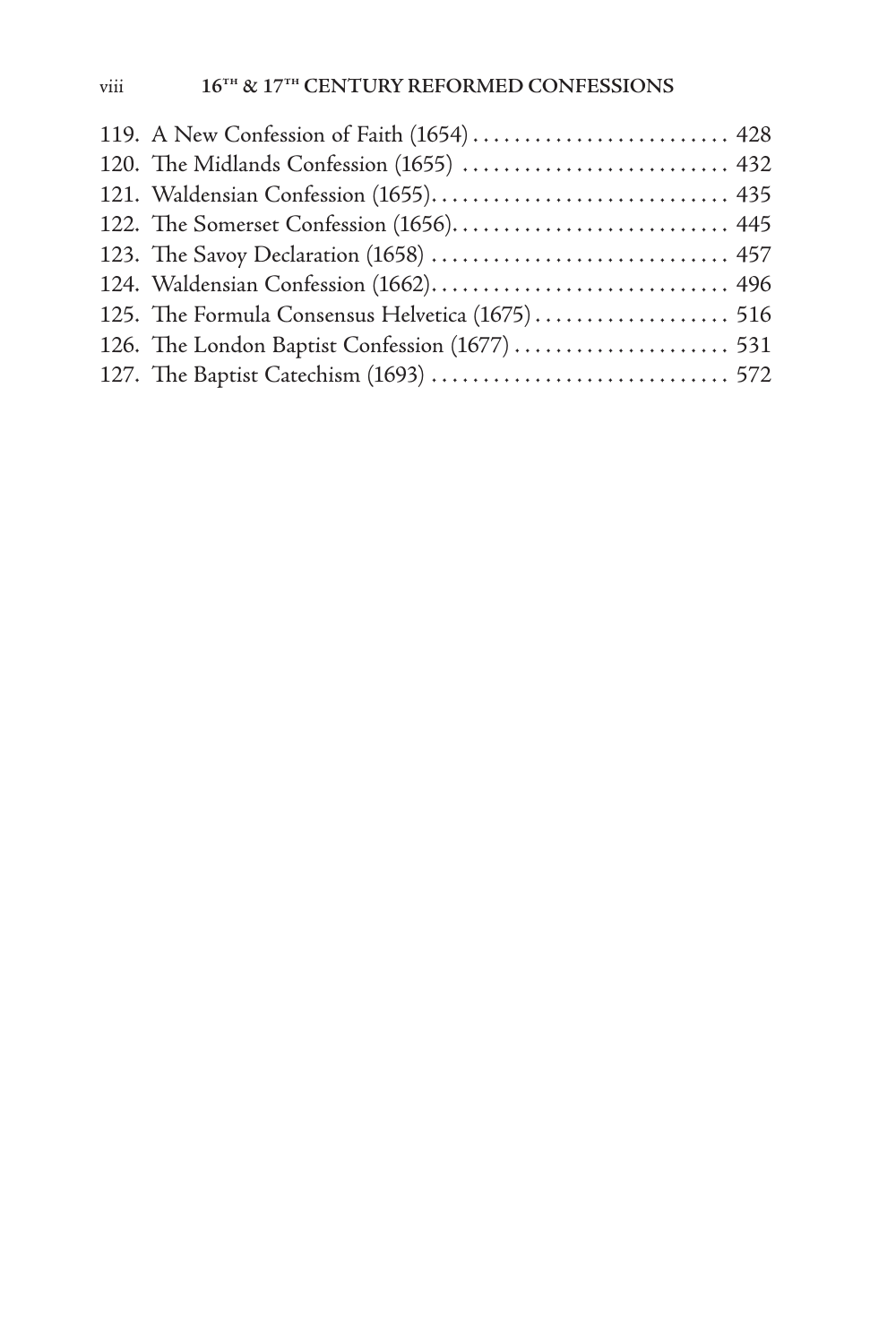#### **PERMISSIONS**

The compiler and publisher wish to express our gratitude to the following for permission to reprint versions of the following confessions:

Reformed Fellowship, Inc., Wyoming, Michigan for The Counter Remonstrance (1611).

Northwest Theological Seminary, Lynnwood, Washington and *Kerux: The Journal of Northwest Theological Seminary* for The Bentheim Confession (1613/1617).

Christian Reformed Church of North America, Grand Rapids, Michigan for The Canons of Dort (1618–1619).

Free Presbyterian Church of Scotland for The Westminster Confession of Faith (1646), The Westminster Larger Catechism (1647), and The Westminster Shorter Catechism (1647).

John Cargill for his internet version of The Midlands Confession  $(1655).$ 

*Trinity Journal* and Martin I. Klauber for his translation of the canons of The Formula Consensus Helvetica (1675).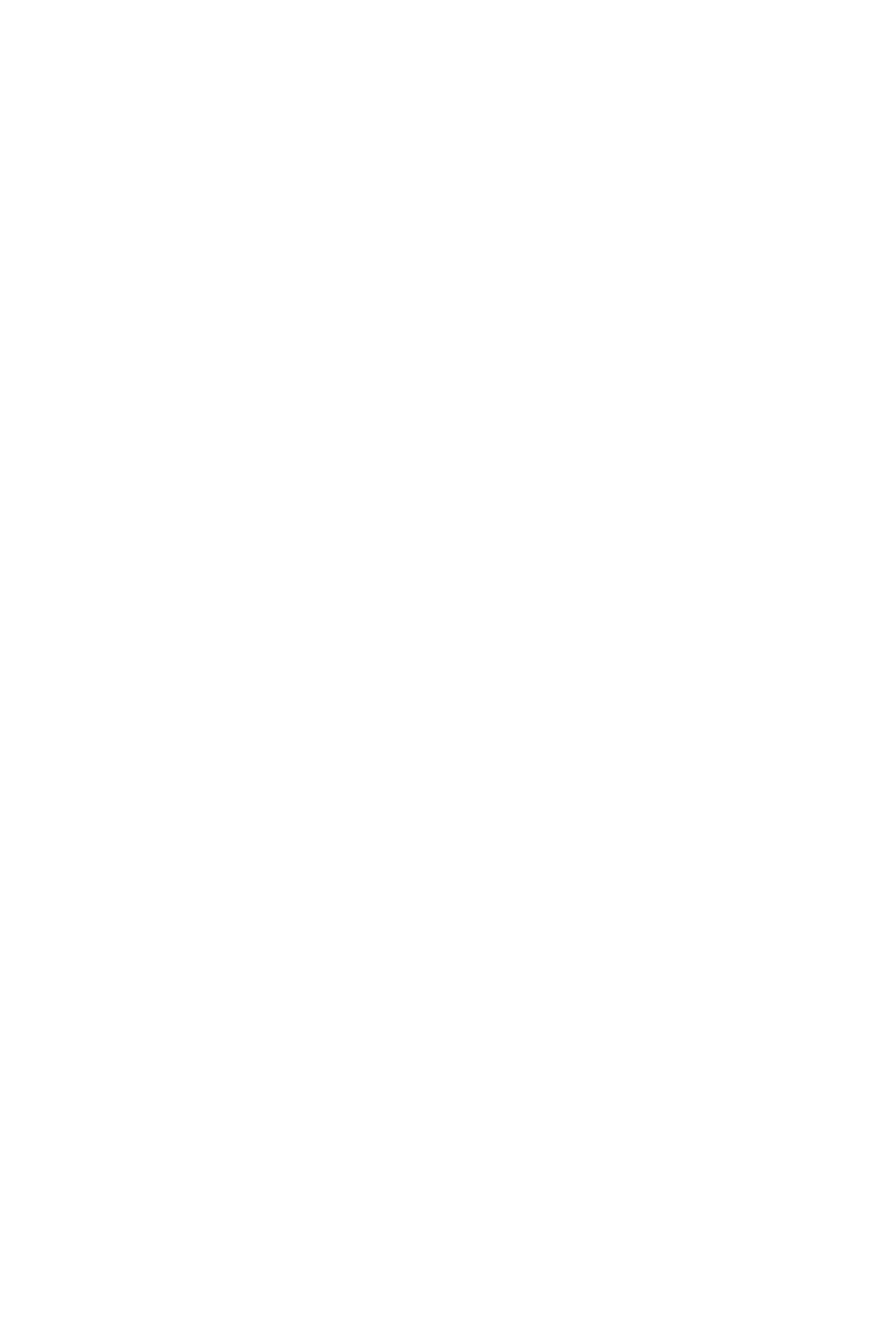#### **ABBREVIATIONS**

| Müller   | E. F. Karl Müller, ed. Die Bekenntnisschriften der refor-<br>mierten Kirche. Waltrop: Hartmut Spenner, 1999 [1903]. |
|----------|---------------------------------------------------------------------------------------------------------------------|
| Niemeyer | H. A. Niemeyer, Collectio confessionum in ecclesiis<br>reformatis publicatarum. Lipsiae, 1840.                      |
| Schaff   | Philip Schaff, The Creeds of Christendom. Grand Rapids:<br>Baker Book House, 1966 [1877].                           |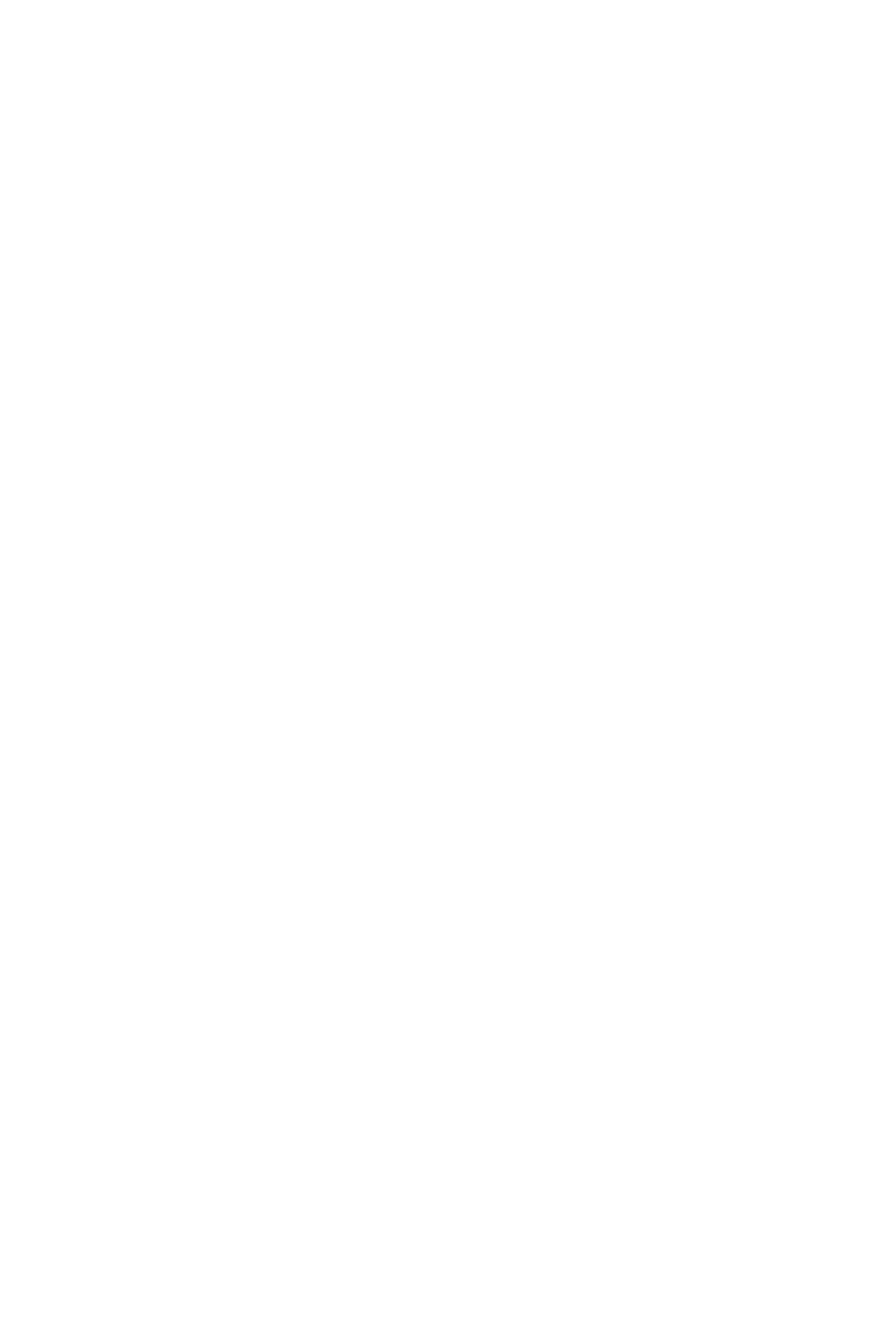# 92 **The Points of Difference (1603)**

On the death of Elizabeth I (1533–1603), the Puritan faction in the Church of England expectantly awaited the progress of James VI (to be James I, [1566–1625]) of Scotland from Edinburgh to London. Eagerly they presented the so-called 1603 Millenary Petition to the new monarch, hoping for some reform in the established church. Though trained under Scottish Presbyterians, James was in fact contemptuous of the lairds of the Kirk and sneered at the proposed petitioners. A year later, at the Hampton Court Conference, James reinforced the tenets of Anglican and monarchical supremacy and threatened to "harrie [the Puritans] out of the land or do worse."

The London-Amsterdam Separatists joined in the optimism of their Puritan (non-Separatist) brethren in England by presenting the king with a copy of their 1598 statement of faith (revised 1596 version). Francis Johnson (1562–1617/18) and Henry Ainsworth (1571–1622) were the bearers of this document to the court. Ignored by the crown, they persisted with the fourteen-point declaration below. This too was ignored, evidently; and when a third petition failed to elicit any response from the court, the Separatists realized that James was as hostile or indifferent to their principles as Elizabeth had been.

Our text is found in Williston Walker, *The Creeds and Platforms of Congregationalism* (1893), 77–80. Spelling and punctuation have been modified. The text is also found in Müller, 539–41.

◚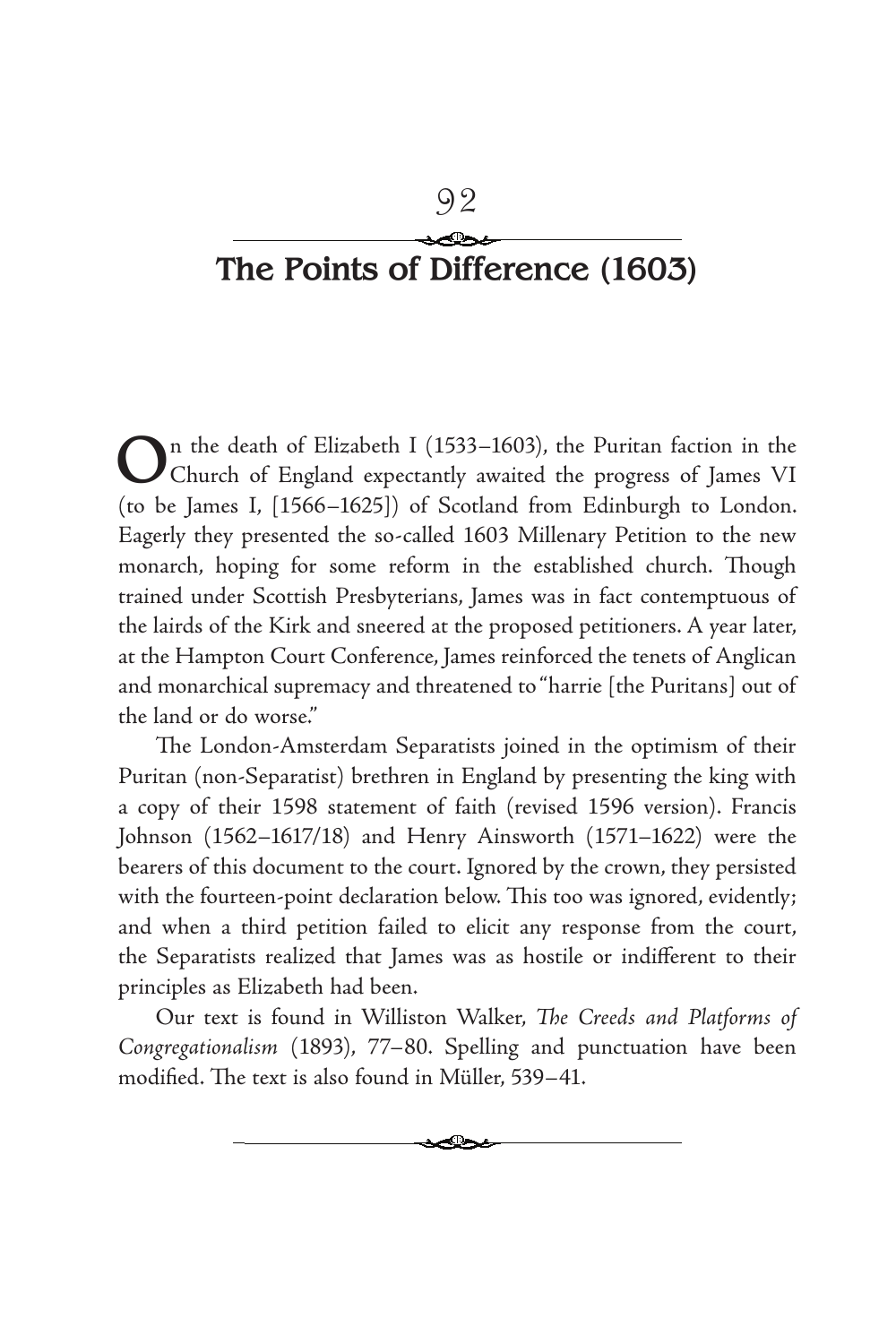#### **The Points of Difference**

1. That Christ the Lord has by His last Testament given to His church, and set therein, sufficient ordinary offices, with the manner of calling or entrance, works, and maintenance, for the administration of His holy things, and for the sufficient ordinary instruction, guidance, and service of His church, to the end of the world.

2. That every particular church has like and full interest and power to enjoy and practice all the ordinances of Christ given by Him to His church to be observed therein perpetually.

3. That every true visible church is a company of people called and separated from the world by the Word of God, and joined together by voluntary profession of the faith of Christ, in the fellowship of the gospel. And that therefore no known atheist, unbeliever, heretic, or wicked liver is to be received or retained a member in the church of Christ, which is His body; God having in all ages appointed and made a separation of His people from the world, before the law, under the law, and now in the time of the gospel.

4. That discreet, faithful, and able men (though not yet in office of ministry) may be appointed to preach the gospel and whole truth of God, that men being first brought to knowledge, and converted to the Lord, may then be joined together in holy communion with Christ our Head and one with another.

5. That being thus joined, every church has power in Christ to choose and take unto themselves meet and sufficient persons into the offices and functions of pastors, teachers, elders, deacons, and helpers, as those which Christ has appointed in His Testament, for the feeding, governing, serving, and building up of His church. And that no anti-Christian hierarchy or ministry of popes, archbishops, lord-bishops, suffragans, deans, archdeacons, chancellors, parsons, vicars, priests, dumb-ministers, nor any such like are to be set over the spouse and church of Christ, nor retained therein.

6. That the ministers aforesaid being lawfully called by the church where they are to administer ought to continue in their functions according to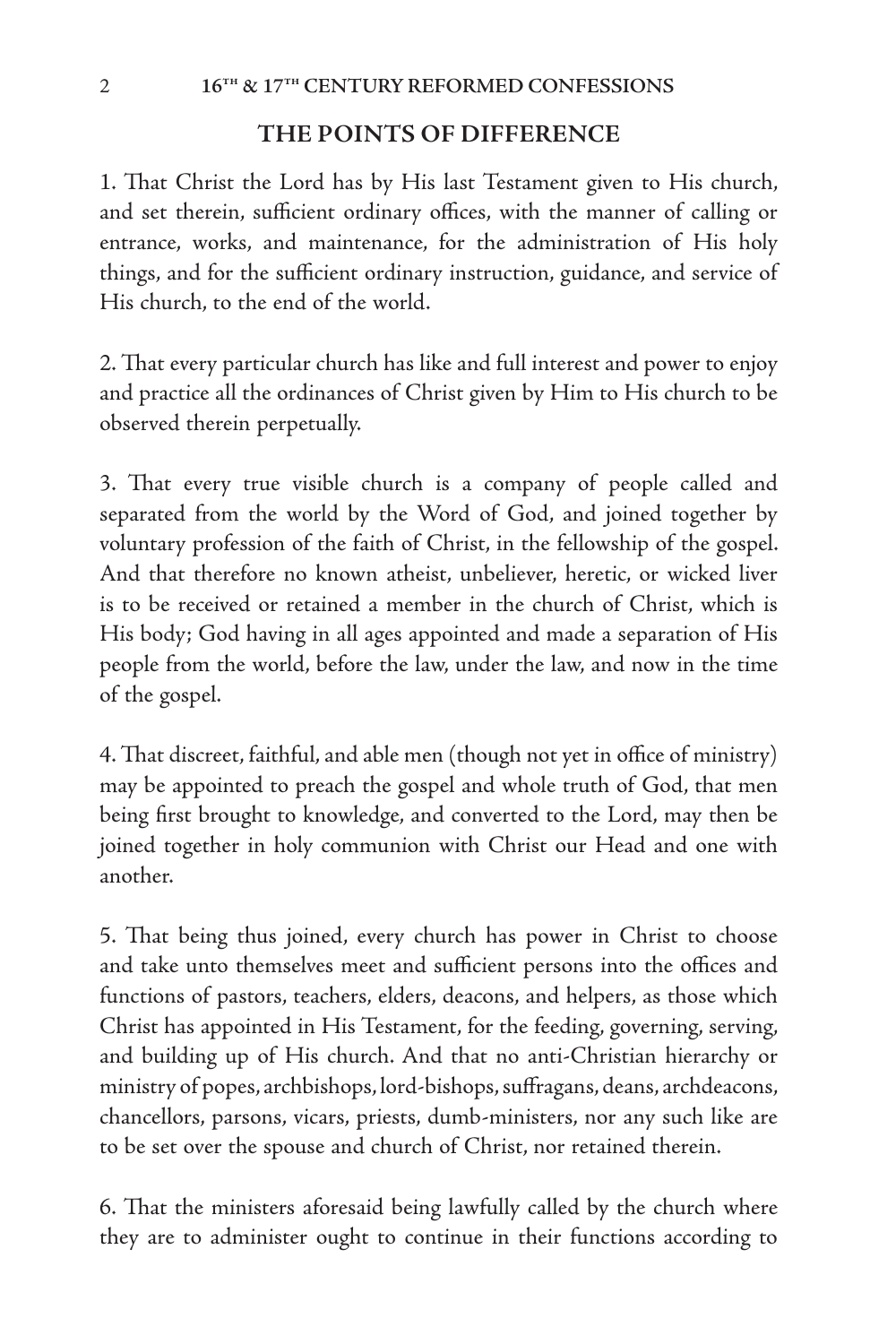God's ordinance, and carefully to feed the flock of Christ committed unto them, being not enjoined or suffered to bear civil offices withal, neither burdened with the execution of civil affairs, as the celebration of marriage, burying the dead, etc., which things belong as well to those without as within the church.

7. That the due maintenance of the officers aforesaid should be of the free and voluntary contribution of the church, that according to Christ's ordinance, they which preach the gospel may live of the gospel: and not by popish lordships and livings, or Jewish tithes and offerings. And that therefore the lands and other like revenues of the prelates and clergy yet remaining (being still also baits to allure the Jesuits and seminaries into the land, and incitements unto them to plot and prosecute their wonted evil courses, hoping to enjoy them in time to come) may now by Your Highness be taken away, and converted to better use, as those of the abbeys and nunneries have been heretofore by Your Majesty's worthy predecessors, to the honor of God and great good of the Realm.

8. That all particular churches ought to be so constituted, as having their own peculiar officers, the whole body of every church may meet together in one place, and jointly perform their duties to God and one towards another. And that the censures of admonition and excommunication may be in due manner executed for sin, convicted and obstinately stood in. This power is also to be in the body of the church whereof the parties so offending and persisting are members.

9. That the church is not governed by popish canons, courts, classes, customs, or any human inventions, but by the laws and rules which Christ has appointed in His Testament. That no apocryphal writings, but only the canonical Scriptures, are to be used in the church. And that the Lord is to be worshipped and called upon in Spirit and truth, according to that form of prayer given by the Lord Jesus (Matt. 6) and after the liturgy of His own Testament, not by any other framed or imposed by men, much less by one translated from the popish liturgy, as the Book of Common Prayer, etc.

10. That the sacraments, being seals of God's covenant, ought to be administered only to the faithful, and baptism to their seed or those under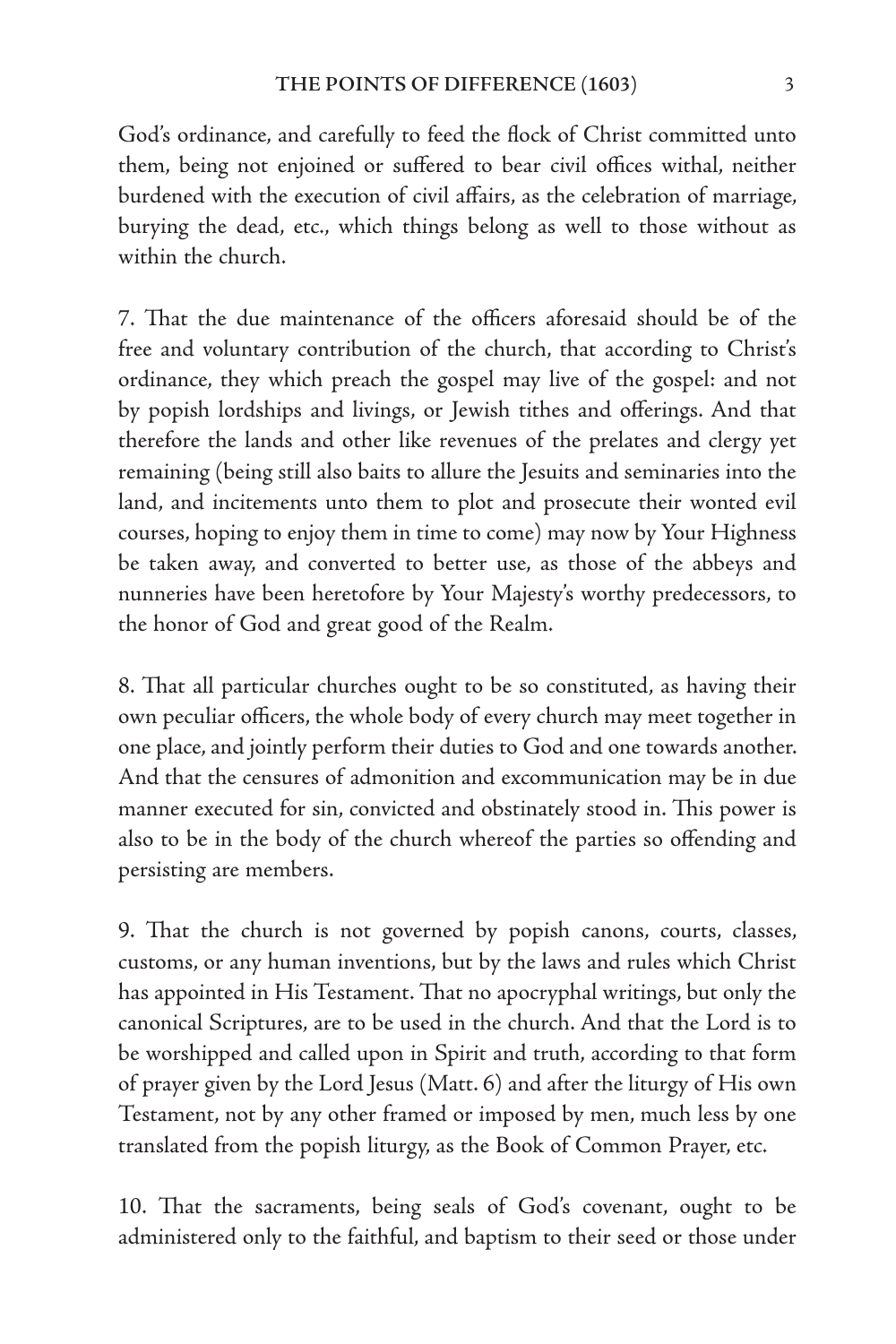their government. And that according to the simplicity of the gospel, without any popish or other abuses, in either sacrament.

11. That the church is not to be urged to the observation of days and times, Jewish or popish, save only to sanctify the Lord's Day. Neither to be laden in things indifferent, with rites and ceremonies whatsoever invented by men; but that Christian liberty may be retained, and what God has left free, none are to make bound.

12. That all monuments of idolatry in garments or any other things, all temples, altars, chapels, and other places, dedicated heretofore by the heathen or anti-Christians to their false worship, ought by lawful authority to be razed and abolished—not suffered to remain, for nourishing superstition, much less employed to the true worship of God.

13. That popish degrees in theology, enforcement to single life in colleges, abuse of the study of profane heathen writers, with other like corruptions in schools and academies, should be removed and redressed, that so they may be the wellsprings and nurseries of true learning and godliness.

14. Finally that all churches and people (without exception) are bound in religion only to receive and submit unto that constitution, ministry, worship, and order, which Christ as Lord and King has appointed unto His church, and not to any other devised by man whatsoever.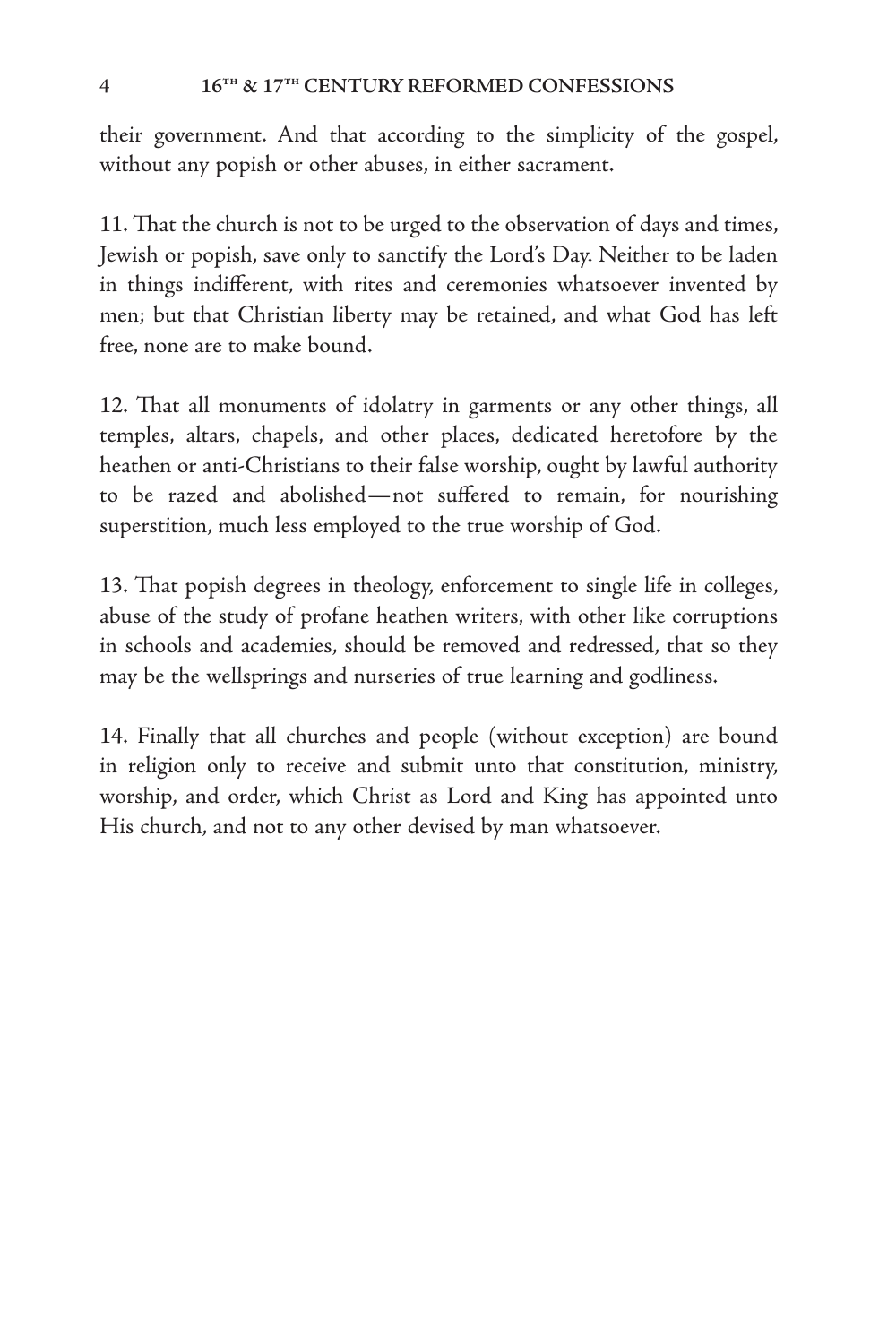# 93 **Waldensian Confession (1603)**

The following document, while not a formal confession of faith, attests to the Reformed character of the Waldensian Church at the turn of the seventeenth century. Here the Vaudois align themselves emphatically with the Reformed churches of Europe.

The general context of the declaration is the ongoing persecution of the Waldensians in the region of Saluzzo/Salusse/Saluces (so-called Marquisate of Saluzzo), south of Turin, Italy. Emmanuel Philibert (1528– 1580) had regained the Duchy of Savoy-Piedmont from the French in 1559 and made Turin his capital in 1562. He was succeeded in 1580 by Charles Emmanuel I (the Great [1580–1630]), who repeatedly attempted to conquer and suppress Calvinism in his domain and beyond (twice he failed to attack and conquer Geneva, in 1588 and in 1602). The Waldensians were classified along with other *banditti* as outlaws and heretics. They responded with an appeal to Charles Emmanuel at a conference in the spring of 1603. On April 9, he issued a decree of general amnesty (a copy is reproduced in Morland, 466–71). The Waldensians gained a few brief years of tranquility by this decree.

Our translation is based on the French text found in Leger, *Histoire générale des églises évangeliques des Vallées de Piémont* (1669), 1:111–12, as compared with the English version in Samuel Morland, *The History of the Evangelical Churches of the Valleys of Piemont* (1658), 41–43.

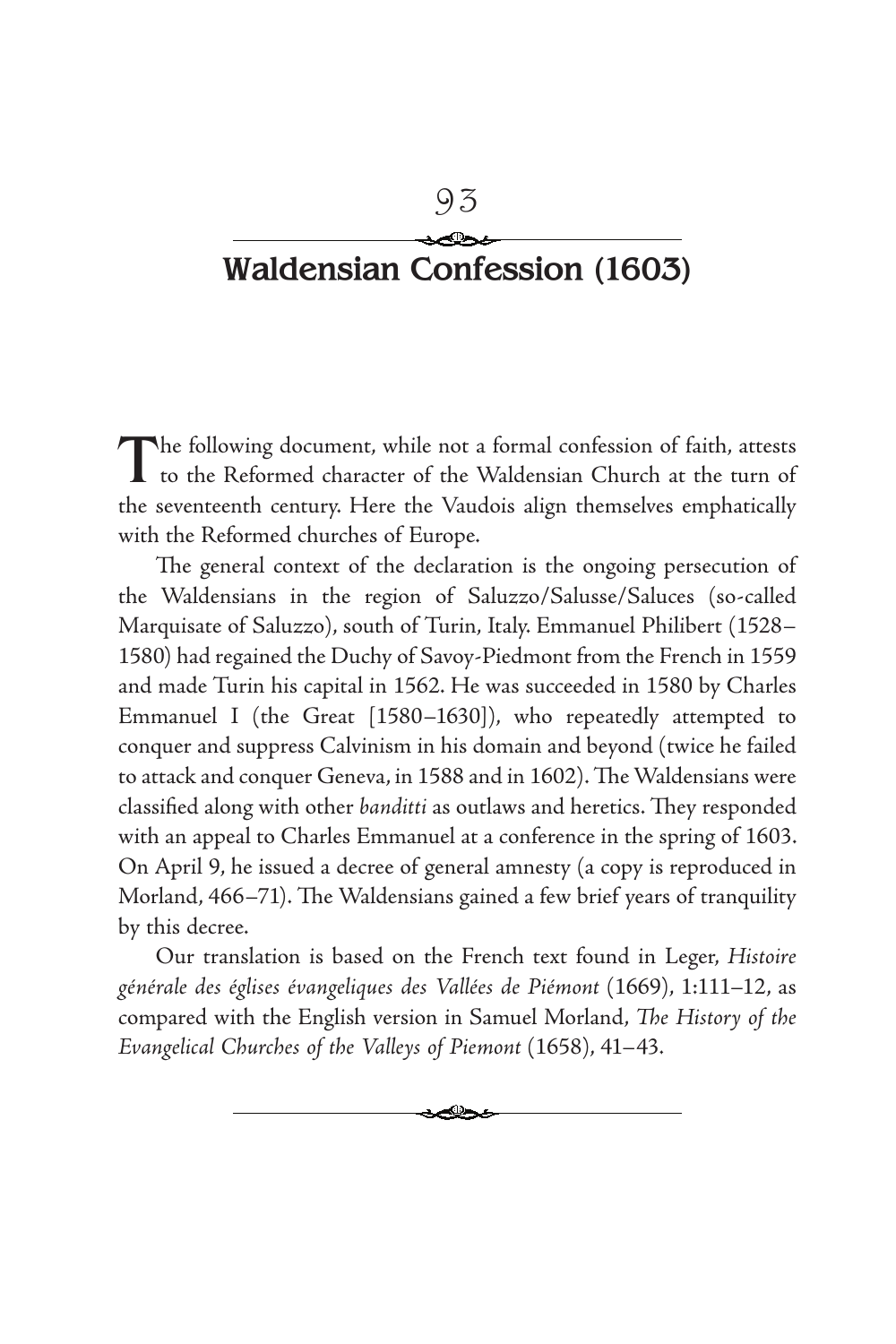#### **A Declaration of the Waldenses of the Valleys of Meane, and of Maties and of the Marquisate of Saluzzo, presented in the year 1603, to the Duke of Savoy.**

Whereas our predecessors from all time, and from father to son, have been instructed in the doctrine and religion which we have always openly professed from our childhood and in which we have instructed our families, as we have learned from our fathers, and which (while the king [of France] held the Marquisate of Saluzzo), we were permitted to profess without any disturbance no less than our brothers in the Valleys of Lucerne, who, by a treaty expressly made with their sovereign prince, have rejoiced with us in securing its continuation: and because His Highness, incited instead by persons of evil intentions than by his own will, has resolved to disturb us and to that end has brought forth an edict against us: that all the world may know that it is not for any crime which we have committed, either against the person of our prince, or to rebel against the laws, or that we have been guilty of murders, of thefts, etc.; that we have been tormented in that way, spoiled of our goods, and the possessions of our houses, etc. We declare that we are certain and persuaded that the doctrine and religion practiced by the Reformed Churches of France, Switzerland, Germany, England, Scotland, Geneva, Denmark, Sweden, Holland and other kingdoms, nations and dominions, of which we have before made open profession under the obedience of our princes and principal sovereigns, is the only doctrine and religion ordained of God, which alone is able to render us acceptable to God and to lead us to salvation. We have resolved to hold it at the peril of our lives, goods, and honor, and to continue in it up to the last breath of our life. And if anyone believes that we are in error, we very humbly beseech him that he show us our errors; we offer to renounce it without delay and to follow whatever would be shown to be more excellent, desiring nothing more than to render the obedience to God that we owe to Him, as poor creatures, and by this means obtain from Him true and eternal happiness. But if by violence, they wish to constrain us to abandon the way of salvation, to follow the errors and false doctrines invented by men, we choose rather to suffer the loss of our houses, goods, and lives, begging most humbly His Highness, whom we recognize as our lawful Prince and Sovereign, that he not permit us to be persecuted without cause, but rather that he allow us to continue all the rest of our